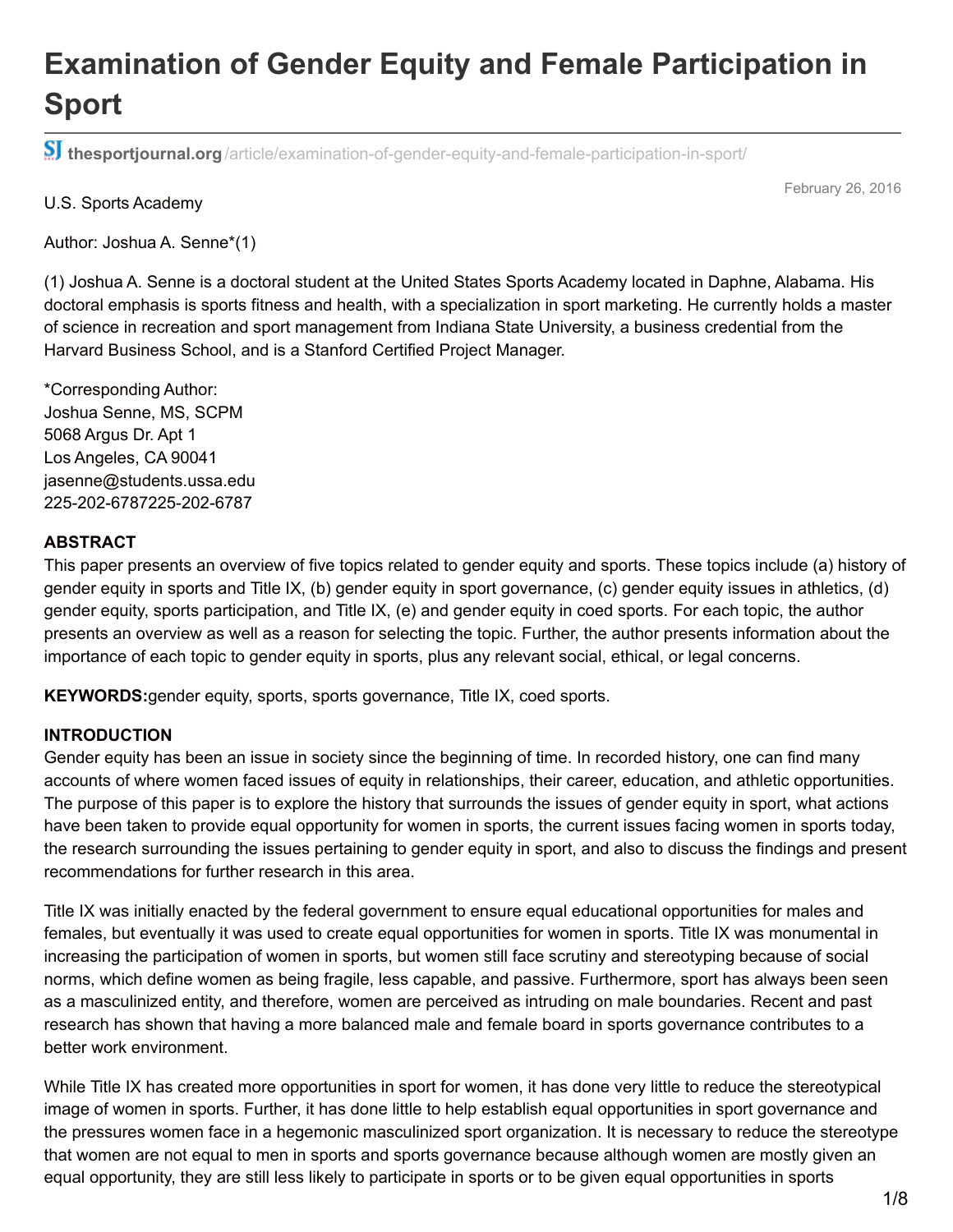governance because of gender discrimination and gender stereotypes.

## **REVIEW OF THE LITERATURE**

## **History of Gender Equity in Sports and Title IX**

Title IX of the Omnibus Education Act was enacted in 1972 by the United States Congress to ensure that institutions were providing equal opportunities for male and female students at higher education institutions that received federal funding (13). The Title IX Statute states, "No person in the United States shall, on the basis of sex, be excluded from participation in, be denied the benefits of, or be subjected to discrimination under any education program or activity receiving federal financial assistance" (20). Exceptions to Title IX include educational institutions that traditionally admit members of only one sex, institutions that train individuals for military service, and institutions whose compliance with Title IX would violate religious beliefs (20).

Furthermore, it did not specifically refer to athletic opportunities when it was first developed; however, subsequent interpretations and court cases set the tone that opportunities in athletics are also to be upheld to this standard (13). Further continuations of Title IX involved the 1975 Title IX regulations and the 1979 Policy Interpretation: Title IX and Intercollegiate Athletics, which were both issued by the Department of Health, Education, and Welfare: Office of Civil Rights, and the 1996 Clarification of Intercollegiate Athletic Policy Guidance: The Three Part Test, issued by the U.S. Department of Education: Office of Civil Rights (11). This test (11) presents the following key points:

- 1. Are participation opportunities substantially proportionate to enrollment?
- 2. Is there a history and continuing practice of program expansion for the underrepresented sex?
- 3. Is the institution fully and effectively accommodating the interests and abilities of the underrepresented sex?

Also, as it relates to sports participation, the general rule in both contact and non-contact sports is that when only one team is available, both sexes must be allowed to try out for and play on the team. If there is a contact sport where no women's team is available, the trend is to allow women to participate on the men's team (20). Further, the HEW regulations under Title IX permit an athletic department that receives federal funds to maintain separate teams for each sex if selection for the teams is based on competitive skill or if the sport involved is a contact sport (20).

## **Gender Equity in Sport Governance**

As was previously mentioned, women face gender equity issues as athletes and as sport governance officials. There is a lack of women in leadership positions in sport due to the fact that sport is a gendered institution and that all processes operate within a hegemonic masculine norm (3). Furthermore, sport institutions have institutionalized masculinity as the operating principle within sport, which identifies male activity as privileged, and reinforcing masculinity and masculine behavior as acceptable leadership qualities required in sport (3). Therefore, it is said that gender inequality has become an institutionalized practice within sport organizations.

Women hold only 33% of general manager positions within the Women's National Basketball Association, and outside of the U.S., women are less likely to hold leadership positions in sports, including volunteer and professional level organizations (3). Furthermore, the International Olympic Committee has only recently met its self-imposed threshold of at least 20% women as members of the board (17). Within national Olympic governing bodies (NGBs), 85.3% of those governing bodies are composed of all male leadership teams, and 14.1% have male/female leadership teams, whereas only one (.5%), Zambia, has an all female leadership team (17). Based on this data, one can see the leadership positions in sports organizations are skewed towards male leadership, and this supports the notion of masculinity in sports as well as masculine leadership in sport.

Hegemonic masculinity is an operating principle within sport organizations that restricts women's access to leadership positions within sport (3). Based on a study (23) on the influence of hegemonic masculinity on the rate of advancement of women and women in senior leadership positions in intercollegiate athletics, it was found that men maintain control of athletic director positions at the highest level of intercollegiate sport and have higher rates of organizational success. Furthermore, It was found that women held less than 15% of athletic director positions at the interscholastic level (22).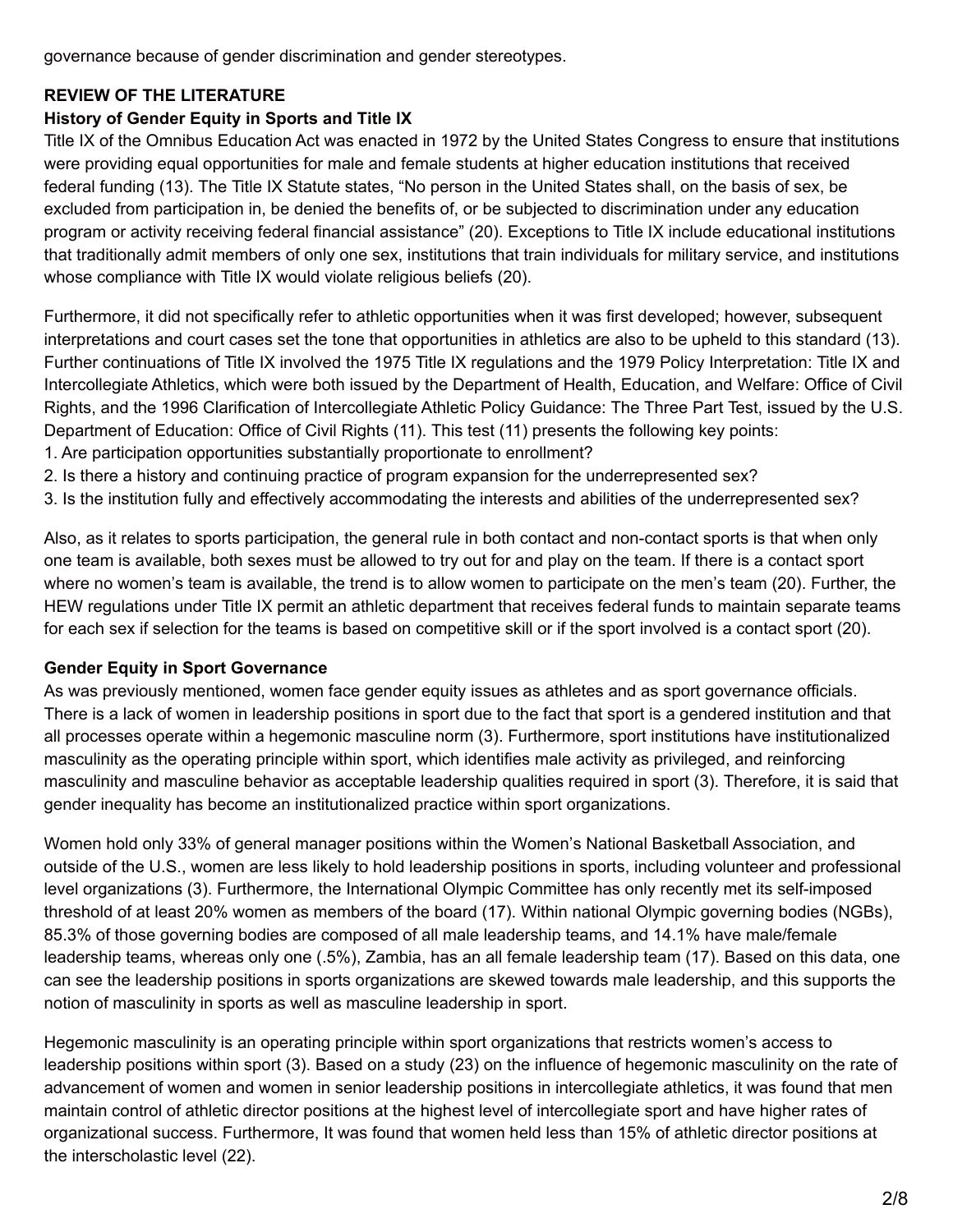Another issue affecting gender equity in sports government is the influence of power. One study (5) examined affirmative action policies, and how such policies are interpreted in sport organizations. Male leaders of the examined sport organizations discussed the importance of women's inclusion as members of Boards of Directors, but these leaders did not show any support for any policy changes that would effectively increase the number of women on those boards. Furthermore, recruitment and selection of women included a gender fit, which included that they have no young children, are well educated, held high jobs previously, had flexible schedules, and behaved properly based on the standards of male leaders. Therefore, it was demonstrated that male leaders use power to ensure that male leadership remains dominant, and the participation of women is limited to those who fit the model of leader as determined by the men on the boards studied.

Alongside the theme of masculinity comes the issue of access and treatment discrimination. These types of discrimination occur at the organizational level and can negatively impact women in leadership positions in sport organizations (3). Access discrimination operates by excluding members of certain groups from entering the organization, while treatment discrimination occurs when individuals from certain groups receive less organizational resources than would be legally deserved (3). In relation to women in sport, they are often impacted by treatment discrimination as they are denied access tor rewards, resources, or opportunities on the job that they legitimately deserve (3). When examining the work experiences of women in intercollegiate athletics in the U.S., there was evidence to support that women in the Senior Woman Administrator position were denied opportunities to engage in important oversight roles in budgeting and leading men's sports programs, which negatively impacted their abilities to build skill sets toward positions of athletic director (19).

A considerable body of research in the corporate domain has found that that ratio of women directors is positively related to board effectiveness and good governance (1). Another study (18) found that an organizational culture that valued gender equity and top management support for gender equity had more positive organizational outcomes for women and men within the organization, which included stronger organizational commitment and intentions to stay in the organization, when compared to gender equitable policies. Their findings found that organizations that practiced support for women can have a more significant impact on the entire organization in a positive manner. It makes one wonder why sport organizations would not implement equality in leadership positions based on the results that this would improve upon organizational objectives. Gender Equity Issues In Athletics

Previously, it was discussed how women face different issues in sports leadership due to the masculinization of sport. Similar to sport leadership, women in athletic sports participation are affected by some of the same masculinizing effects. It was anticipated in 1996 after the Olympic Summer Games that the enormous progress female athletes experienced in terms of their abilities 25 years after Title IX would have brought greater media attention in terms of quantity, and also, a qualitative reform in which women are recognized as true athletes (9). However, 15 years later, very little has changed in terms of media coverage, marketing, and promotion of female athletes and women's sport (9). Women in sport are still greatly underrepresented in all types of media and are usually not recognized for their athletic ability, but instead for their physical appearance, femininity, and/or heterosexuality (9, 16, 21). One will discuss how the media affects gender equity in sports and promotes the masculinization of sports, and also, how society is affecting gender equity and female sports participation through feminization of women.

Gender marking is a common issue women face in sport media, and this term represents the verbal and visual presentation of male athletes and men's sports as being the norm, while rendering female athletes and women's competitions as secondary (9). Examples of gender marking are present in many women's championships like the Women's World Cup, the Women's NCAA Final Four, and the United States Women's Open Championship. When looking at the similar events for men's sporting events, one will notice that they are never qualified with a gender moniker, which sets the tone as the male event being the standard and the female event being marked as the "other" event. A study (15) found that sport commentators often participate in gender marking for women's events but not men's events. It was found that gender marking occurred an average of 27.5 times in women's sporting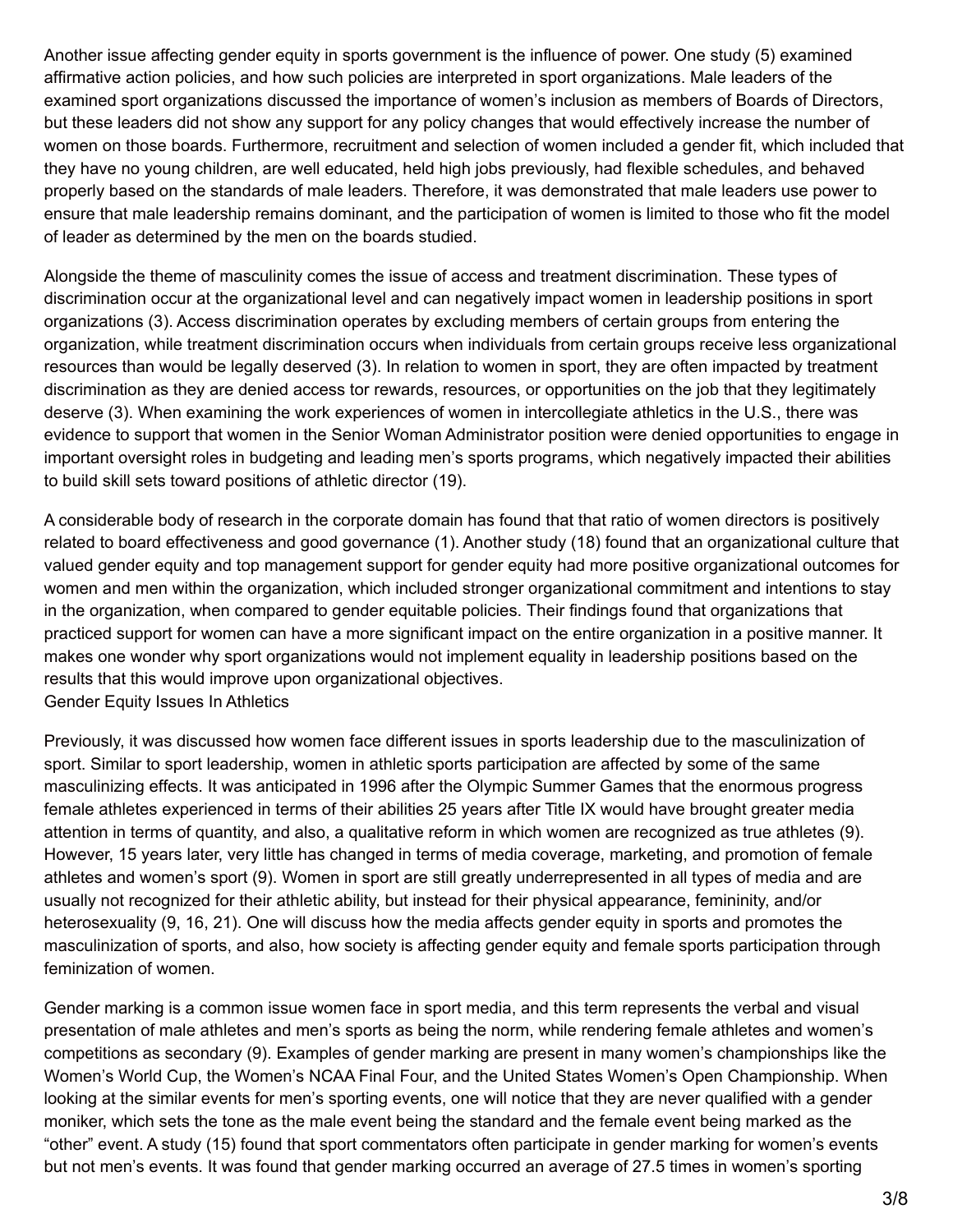events, but none in men's sports.

Another issue women face in sport media is a focus on femininity, heterosexuality, and sexism. Essentially, sport media reinforces patriarchal sovereignty by focusing on female athletes' femininity and heterosexuality, which serves to degrade their athletic accomplishments and athleticism (9). The most common theme of sexualization in sport for women is in reference to their appearance, which many studies have observed that print media focus on the physical appearance of women athletes much more than their athletic skills or abilities (21). According to these studies, the most referenced was make-up, hair, and body shape for women, but this was rarely, if ever, focused on with men. This shows that physical appeal and aesthetic appeal highlight the idea that gender inequalities are the norm in the media (21).

According to a recent study (4), women had a rough entrance into the sports arena as it was seen as an unwelcoming intrusion into the realm of masculinity, and this caused women who played sports to be viewed as masculine or lesbians. Essentially, for women to not be considered lesbians in sport, they must have beauty and grace as opposed to skill or athleticism. Successful women athletes were considered to be lesbians because they were seen as portraying a manner contrary to gender roles (21). It has been found (2) that by perceiving powerful women as lesbians, it is an attempt to belittle and disempower them. This threat and the resulting perception of it, reinforces the negativity of lesbianism, but also the negativity associated with being a female athlete, and could potentially affect female participation in sports, and society's interest in female sports.

In a recent paper (16), it was purported that the socializing affects at an early age affect sport participation of females throughout development. She points out the notion that at a young age, girls are made to play with dolls, baking kits, and are essentially bombarded with the color pink, which sets the tone for women as feminine, soft, and passive. However, she notes that for men, the color most associated with them is blue, but also they are made to play sports when growing up, as well as play with trucks and masculinizing things. Gender bias and stereotypes limit the physical activities in which girls participate, persist, and succeed (16). Title IX has greatly increased athletic participation among girls and women, however noncompliance and inequities are still common.

Early studies (12) indicated that while American boys who play sports enjoy high school status from their peers, female athletes are judged to be of lower social status, especially if they play masculine sports. Furthermore, girls who play sports during adolescence are also subject to direct, derogatory comments about their athleticism (12). In a recent study (14), it was found that about three-fourths of the girls in their sample reported discouraging comments regarding their ability in sports. The most common sources were brothers or close male friends at 45%, other male peers at 54%, sisters or close female friends at 31%, and female peers at 38%. Furthermore, teachers and coaches were less common sources at 28%.

Based on the presented data, one can see that women in sports are faced with many challenges when wanting to participate in sports. From the fact that sport is essentially masculinized from the beginning, to sexism, lesbianism, and heterosexualization of sport, one can see that women are continuing to be perceived less capable than men, and only taken seriously as beautiful and graceful athletes, assuming that they are beautiful and graceful. Any woman that is not perceived as such is considered masculine, or perhaps a lesbian for not following gender guidelines set forth by men. Furthermore, they are perceived as lesbian if they attempt to play masculine sports, and succeed. It is plausible to state that these issues could cause women to want to participate less, especially if they are socialized to fear the scrutiny involved with being athletic, or the ordeal of not being taken seriously as an athlete.

## **Gender Equity, Sports Participation, and Title IX**

Before the enactment of Title IX, less than 32,000 women participated in intercollegiate athletics and 300,000 girls in high school athletics (13, 11). Now, there are more than 200,000 women in college athletics and three million girls who participate in interscholastic athletics (11). A significant milestone for women's participation in sports was reached at the London Olympic Games in 2012, where 44.3% of the athletes were women (1). Further, the participation of female athletes on the teams of Brunei, Qatar, and Saudi Arabia meant that for the first time in the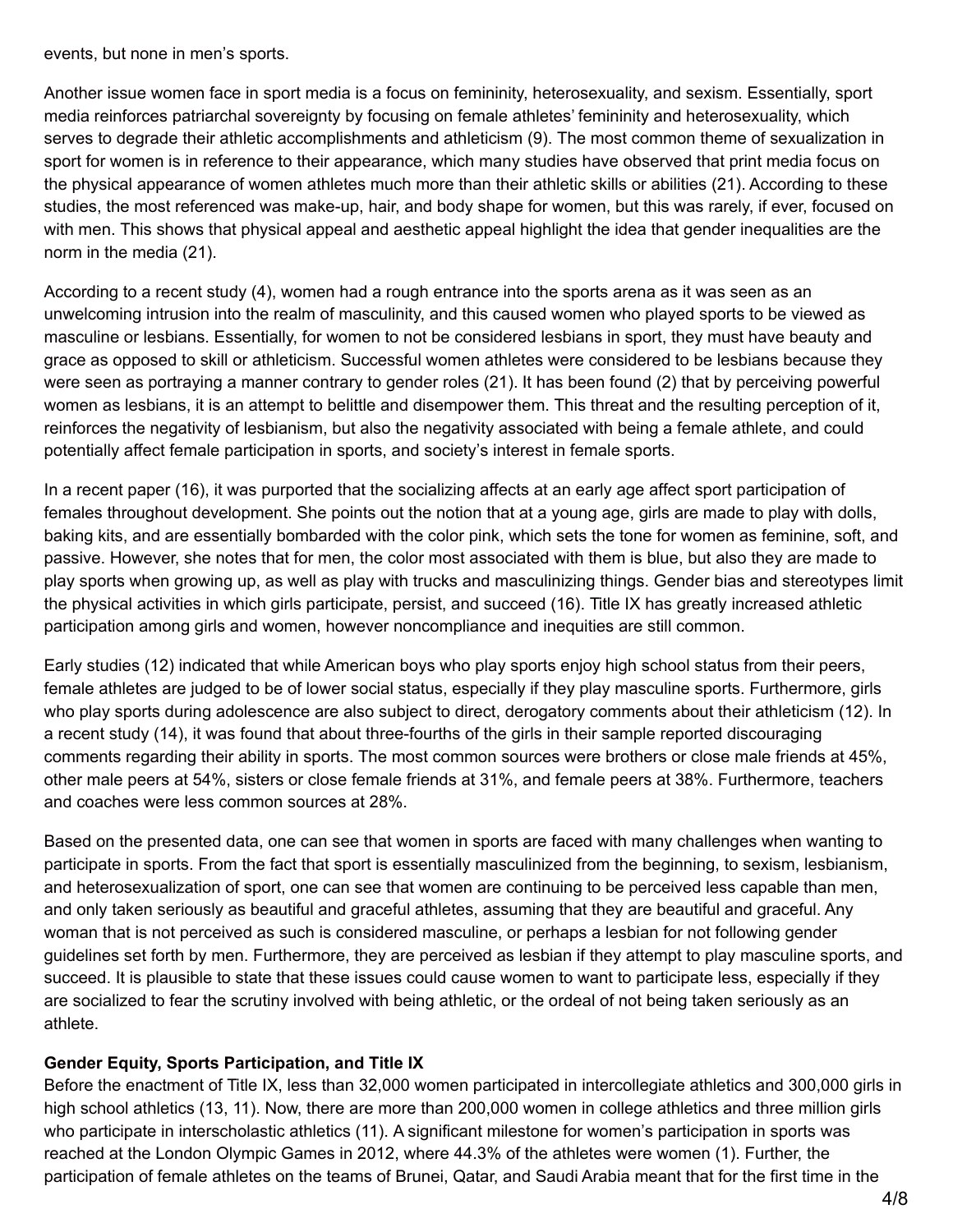history of the Olympic Games, every National Olympic Committee (NOC) had sent women to the Games (1). Also, with the inclusion of women's boxing in the 2012 Olympic program, female athletes were able to compete for the first time in featured sports (8).

According to a recent study on participation data and the hypothesis that women are inherently less interested in sports than men, it asserts that Title IX might be taking the wrong approach. This study, which consisted of essentially three different studies on participation, resulted in some interesting conclusions. The first study, The American Time Use Survey, consisting of 112,000 individuals, U.S. residents 15 years and older, from the years 2003-2010, found that females comprised 28% of those who participated in individual sports and 20% in team sports (7). The second study, Observations at Public Parks, documented a total of 2,879 sports and exercise participants at public parks at four U.S. locations, where it was found that females make up 19% of the participants in individual sports and 10% in team sports (7). The third study, Intramurals at Colleges and Universities, involved surveys of intramural sports registrations at colleges and universities in the U.S where it was found that women accounted for only 26% of registrations (7).

According to these results, it is plausible to state that the participation rates of women in sports are essentially much lower than the participation in sports of males. Therefore the question remains, is the argument of whether or not the approach of Title IX to present equal opportunities to participate in sports based on equal interest a feasible argument? Based on the statistics, one can state that Title IX implementation should not be based on the assumption that men and women have equal interest in sports. The main legal guiding principles of Title IX are not necessarily based on the fact that men and women have equal interest. For example, Title IX requires institutions to award total financial aid dollars to male and female athletes in proportion to their athletics participation numbers. However, to treat males and females equal in terms of recruiting or in terms of benefits all athletes receive, this interest ratio from recent studies should be observed more intently.

A study (10) evaluated whether the differences exist in expenditures on male and female athletics in a sample of institutions that report data to the U.S. Department of Education. The data set for this study consisted of institutions that participate in NCAA Division II without football. Furthermore, data were analyzed for three different variables: student-athlete financial aid, total expenses, and basketball. According to the results of the study, the data supported that schools in the data set were meeting Title IX goals, and also equality was exhibited in athletic financial aid and overall operating expenses for men and women sports and expenditures on basketball by gender. Equality was achieved in 2003 and continued in 2013 (10). The limitations of this study were that it pertained only to Division II schools that do not compete in football.

In reviewing the presented data on the impact of Title IX and sports participation, one can see that participation has greatly increased since its enactment. Further, one can see that colleges are beginning to meet the requirements of Title IX by providing equal opportunities to women. That being said, the research also shows that women are still participating in sports much less than men. This can easily be understood by reviewing the aforementioned data on the different gender perceptions and stereotypes women are forced to accept when participating in sports.

## **Gender Equity in Coed Sports**

As previously discussed, the norms and traditions of sport still reinforce and perpetuate notions of hegemonic masculinity, and for women who want to play in these sports, they are either given supportive roles in coed sports or must play the sports with all women teams, which can turn away female participants (6). A study (6) was performed that examined the impact of the coed aspect of the sport of quidditch on its participants, and to determine how the structure and rules of the sport influenced participants and attitudes toward the opposite gender (6). The study was conducted through online qualitative surveys taken by 343 quidditch players, with age ranges of 13-17 years and 18-21 years (6).

The measurement methods were designed to analyze the impact of participating in a coed sport. To increase trustworthiness of the study and provide means for triangulation of the information gathered, a four-step process was used (6). The results of the study found that through the rules and regulations of the sport, both males and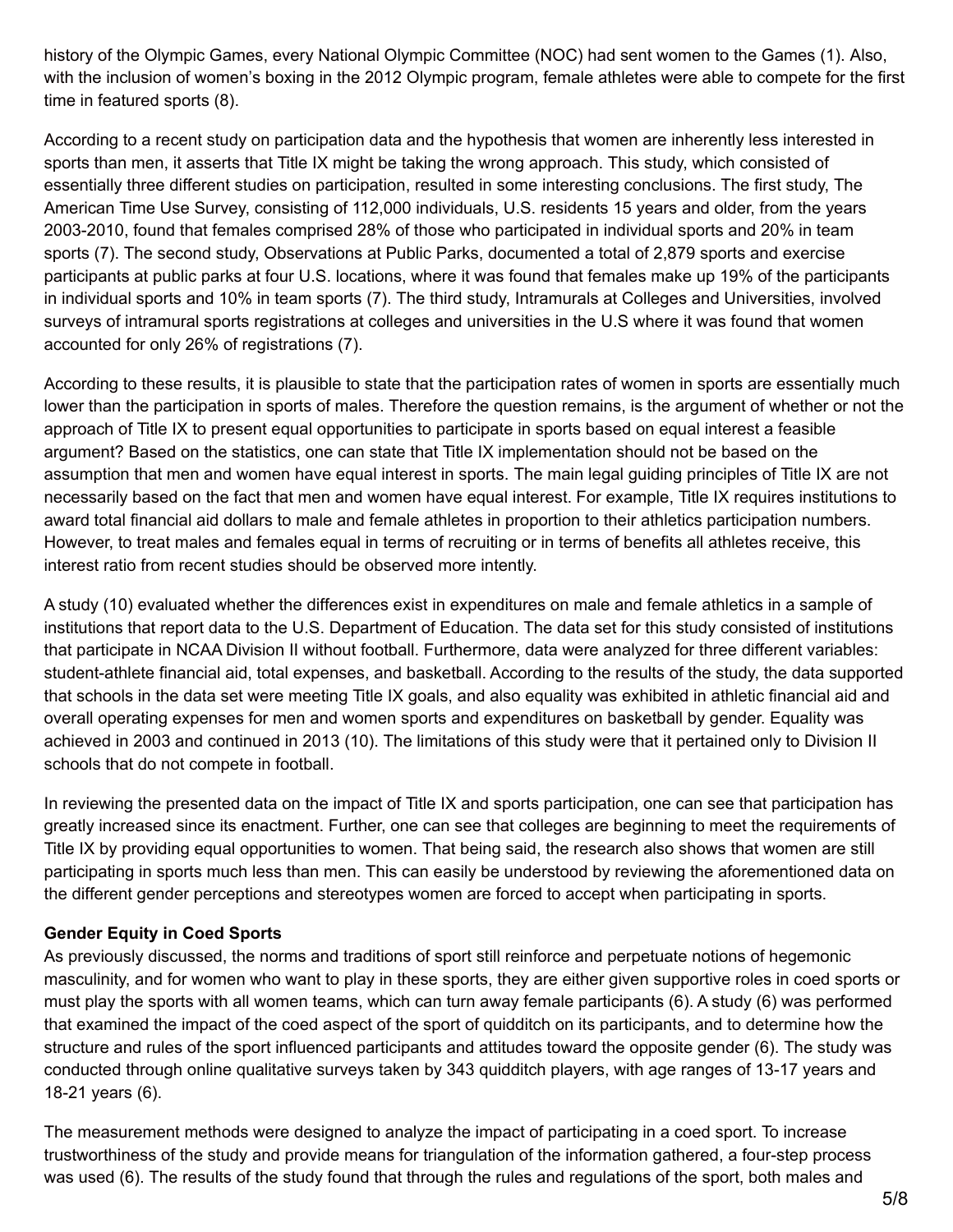females enjoyed a positive coed experience, which led to an increased desire for inclusivity and equality (6). Further, there was a reduction in stereotyping, and females developed an increased level of self-confidence (6). However, it was found that there was still underlying prejudice towards women.

The findings of this study show that coed sport can serve as an outlet to impact gender perceptions through contact with the opposite gender and offer an alternative view of previous examinations of coed sport that offered a negative experience (6). The limitations of this study are that there was sample bias due to the participants' affinity with the sport of quidditch, and that participants with a less than optimal experience were less likely to fill out the survey (6). Future studies could take a deeper look into the structure and processes of quidditch, and see how those processes could be used to create a positive experience in coed sports that are currently perceived as being a negative experience (6).

#### **SUMMARY**

Title IX of the Omnibus Education Act was enacted in 1972 by the United States Congress to ensure that institutions were providing equal opportunities for male and female students in higher education (13). Further, while it did not specifically refer to athletic opportunities when it was first developed, subsequent interpretations and court cases set the tone that opportunities in athletics are also to be upheld to this standard (13). There is a lack of leadership positions in sport due to the fact that sport is a gendered institution and that all processes operate within a hegemonic society. Also, sport institutions have institutionalized masculinity as the operating principle within sport, which essentially strengthens the masculine image of sport and reinforces masculine behavior as acceptable leadership qualities required in sport (3).

Similar to sport leadership, women in athletic participation are affected by the same masculinizing effects attributed to the norm of sports. A major factor contributing to the feminizing of women in sports and reinforcement of hegemonic masculinity is the portrayal of female athletes by the media. A common issue women face in the media is gender marking, which represents male athletes and men's sports as being the norm, and women's sports as "other." Another issue is that, in the media, the representation of successful female athletes is often based on beauty, shape of the body, hair, and other personal attributes (21). Further, socializing women into gender norms at a young age teaches females that they are soft, passive, and less capable than men in sports.

Title IX has had a major impact on the increased opportunity for women to play sports as can be seen from an increase in women who participate in collegiate athletics from 32,000 women to over 200,000 women (13). Further, there was an increase in high school athletics from 300,000 girls to three million (11). Even though Title IX has caused a significant impact in sports participation, a study (7) found that women are still participating significantly less than men in athletics. This is most likely attributed to the fact that women are still greatly gender stereotyped, underrepresented in the media, and ridiculed at a young age for participating in sports (12, 16).

Given the still current difficulties women face for equity in sport, one has to wonder if there is any way to promote equity in perception and media representation, as well as opportunity in sport governance. A study (6) examined the impact of the coed sport of quidditch and found that coed sport can serve as an outlet to impact gender perceptions through contact with the opposite gender and offer an alternative view of previous negative perceptions of coed sport. Essentially, the factors that one should look at in the examination of this coed sport were that women participants were treated equally and worked equally alongside their male counterparts. This level of equity in participation of this coed sport allowed for the male counterpart to see that the female was capable of meeting the demands of the sport, and changed the perception of most of the male participants. Further, this study showed an increased positive self-perception of the female participants.

## **RECOMMENDATION**

Title IX has had a significant impact on society in that it has increased the opportunities for women to participate in sport; however, something that it has not done is help to remove the gender stereotypes and masculine influence of power that still reigns over sport governance boards and athletic sports. Because of this, there are still more male participants in athletics. Understandably, women are less likely to participate in sports towards the end of high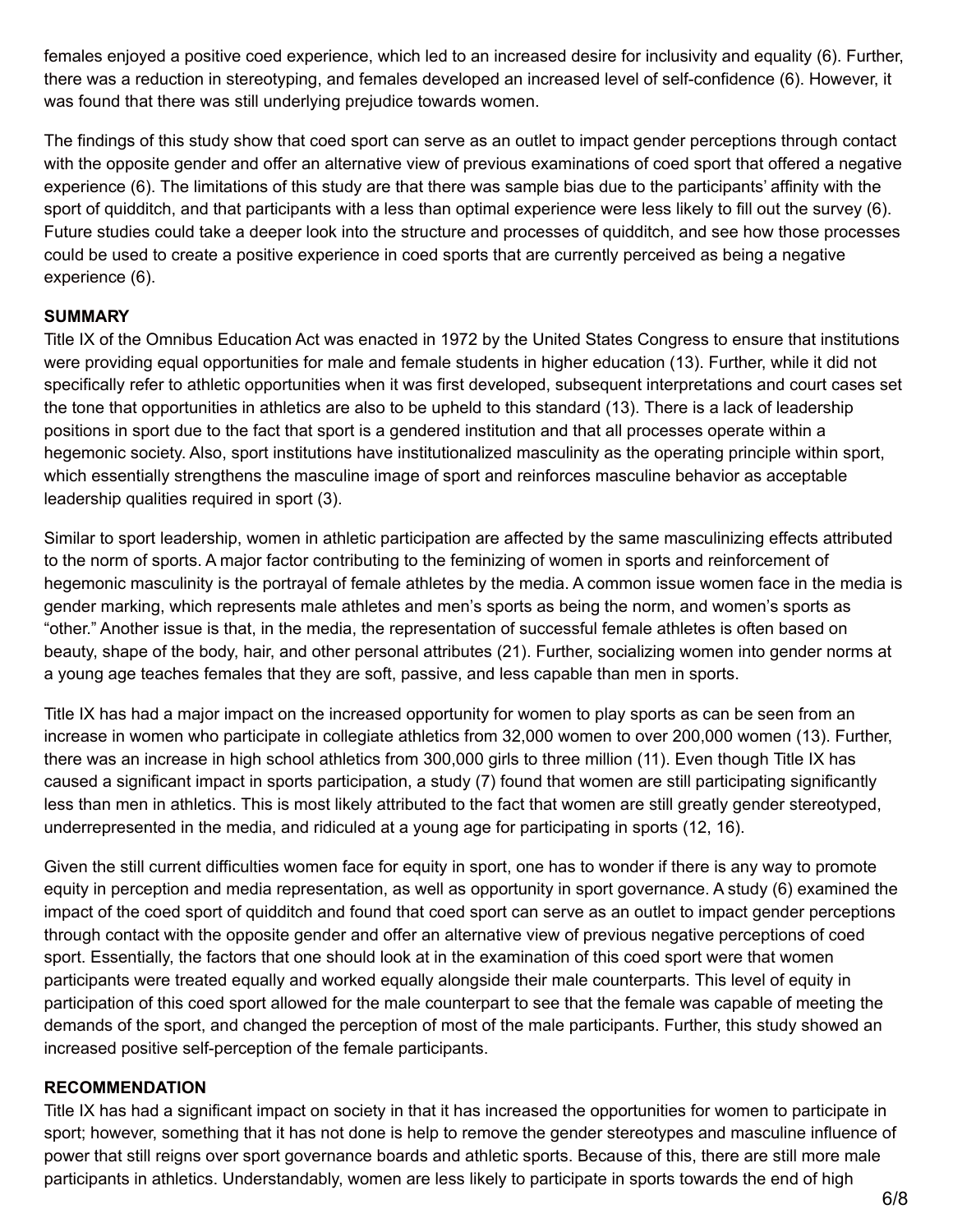school due to the increased recognition of gender norms and derogatory comments received from male peers for wanting to participate in sports, or for being successful at masculine sports. Society needs to stop socially conditioning youth into masculine and feminine roles, and needs to stop ridiculing and underrepresenting women in athletics. Further research could examine the impact of having a female coach of a male sports team on participation by males, and the impact of having a male coach over a female sports team, and also a female to female sports team as well as a male to male sports team to examine the effects on sports participation of having like and opposite gender coaches.

## **CONCLUSION**

The research indicates that Title IX has had a significant impact on female participation in sports due to creating the opportunity to participate. However, it appears that women are still faced with gender equity issues in sports governance, athletic media representation, and perception in sports. Therefore, while the opportunity to participate in sports is ever present for women, there is the perception and socially conditioned notion that women should not participate in masculine sports because it makes them appear lesbian and causes them to be ridiculed. However, women athletes that are perceived as beautiful and graceful, are able to get media coverage, but not for their actual athletic abilities, only their appearance. Research shows that sport is still strongly masculine, and strongly in favor of men as the primary controller of sports.

It is important to give women equal opportunity in sport governance because gender diverse sport organizations are found to be more successful than those that are all male. Further, in order for women to have true equality in sport, the media will need to begin to recognize women for their athletic ability and not their looks or personal life alone, but also, society will need to move away from the social conditioning of women into gender stereotyped roles and allow for young girls to choose their own path, especially if that includes an interest in sports. Men must begin to see women as equals before women can truly be equals.

Because of the institutionalized masculinity as the norm, this will be a hard perception to break in society; however, if women are given an equal opportunity to participate in sports as an equal participant and not a "female" participant, perhaps one could see a shift in societal perception, as was shown in the research study on the coed sport of quidditch. Perhaps the development of more coed sports could help reform the norm of masculinity in sport.

## **APPLICATIONS IN SPORT**

While Title IX was developed to enhance equality in education, it has had an enormous impact on the development and improvement of gender equity in sports. That being stated, the data show that there is still a long way to go before women feel equal and are treated as equals in the realm of sports regarding participation and employment. Women are participating more than they once were, and are receiving better treatment in sports management and athletics, but the data show that they are still outnumbered by males in employment and sport participation. Therefore, the field of sport management should continue to work towards a level of quality that truly treats women as equals, offers them equal opportunity, and permits them to feel equal in sport management and athletic participation.

A study of a coed sport (quidditch) showed that this format of spectatorship enhances the perception of equality in sport of both male and female participants, and therefore, one could use this sport as an example of how to improve gender equity in sport participation. Further, it was shown that having a diverse workforce in sport governance enhances the performance of the sport organization, which shows that providing equal opportunity to women in sports management can have a positive effect on performance of sport organizations. Gender equity in sport is both necessary and beneficial for increasing female participation in sport and improving performance in sport governance.

#### **REFERENCES**

1. Adriaanse, J., & Schofield, T. (2014). The impact of gender quotas on gender equality in sport governance. Journal of Sport Management, 28(5), 485-497.